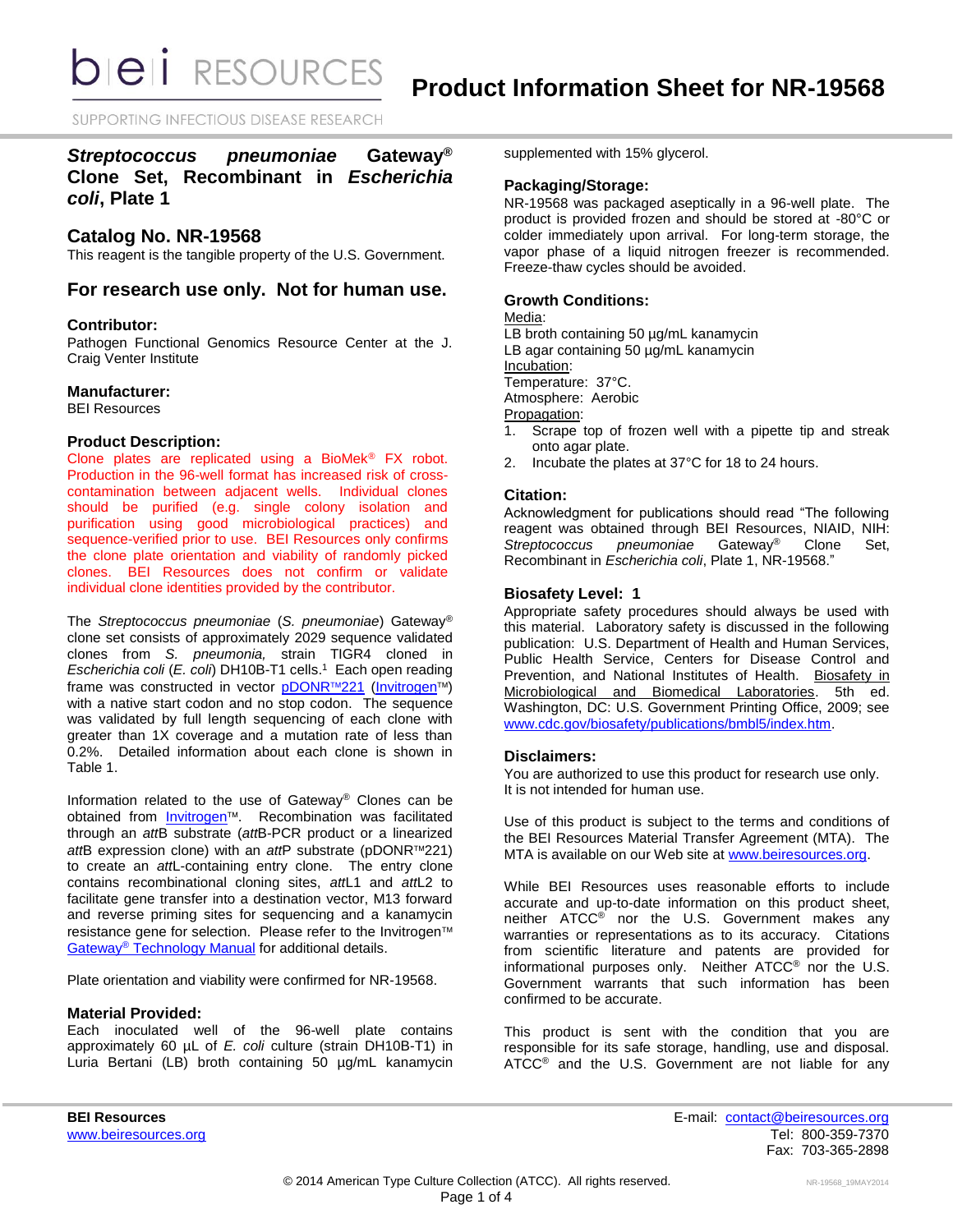**DIEII** RESOURCES

SUPPORTING INFECTIOUS DISEASE RESEARCH

damages or injuries arising from receipt and/or use of this product. While reasonable effort is made to ensure Government, ATCC®, their suppliers and contributors to BEI Resources are not liable for damages arising from the misidentification or misrepresentation of products.

#### **Use Restrictions:**

**This material is distributed for internal research, noncommercial purposes only.** This material, its product or its derivatives may not be distributed to third parties. Except as performed under a U.S. Government contract, individuals contemplating commercial use of the material, its products or its derivatives must contact the contributor to determine if a license is required. U.S. Government contractors may need a license before first commercial sale.

authenticity and reliability of materials on deposit, the U.S.

## **References:**

**1.** Kwon, K., et al. "A Correlation Analysis of Protein Characteristics Associated with Genome-Wide High Throughput Expression and Solubility of *Streptococcus pneumoniae* Proteins." Protein Expr. Purif. 55 (2007): 368-378. PubMed: 17703947.

ATCC<sup>®</sup> is a trademark of the American Type Culture Collection.



#### **Table 1:** *Streptococcus pneumoniae* **Gateway® Clone Set, Recombinant in** *Escherichia coli***, Plate 1 (YSPCA) 1**

| <b>Clone</b> | Well<br><b>Position</b> | <b>Locus ID</b> | <b>Description</b>           | <b>ORF</b> | <b>Accession</b> | <b>Average Depth of</b> |
|--------------|-------------------------|-----------------|------------------------------|------------|------------------|-------------------------|
|              |                         |                 |                              | Length     | <b>Number</b>    | Coverage                |
| 22040        | A01                     | SP1028          | hypothetical protein SP_1028 | 984        | NP_345503.1      | 8.94410569              |
| 22062        | A02                     | SP0684          | hypothetical protein SP_0684 | 681        | NP_345189.1      | 5.09985316              |
| 22066        | A03                     | SP0747          | hypothetical protein SP 0747 | 729        | NP_345246.1      | 12.4828532              |
| 22067        | A04                     | SP0934          | hypothetical protein SP_0934 | 888        | NP_345418.1      | 8.29617117              |
| 22068        | A05                     | SP0612          | hypothetical protein SP 0612 | 627        | NP 345124.1      | 3.25039872              |
| 22074        | A06                     | SP1678          | hypothetical protein SP 1678 | 838        | NP_346117.1      | 4.81622912              |
| 22075        | A07                     | SP0699          | hypothetical protein SP_0699 | 690        | NP_345203.1      | 12.3768116              |
| 22076        | A08                     | SP0195          | hypothetical protein SP 0194 | 294        | NP 344735.1      | 4.7755102               |
| 22080        | A09                     | SP0821          | hypothetical protein SP_0821 | 795        | NP_345313.1      | 9.35345912              |
| 22081        | A10                     | SP0407          | hypothetical protein SP_0407 | 471        | NP 344930.1      | 4.30997877              |
| 22083        | A11                     | SP0070          | hypothetical protein SP_0070 | 195        | NP_344619.1      | 1.95384615              |
| 22086        | A12                     | SP0654          | hypothetical protein SP_0654 | 651        | NP 345159.1      | 4.78341014              |
| 22089        | <b>B01</b>              | SP1120          | hypothetical protein SP_1120 | 1104       | NP_345591.1      | 10.7336957              |
| 22090        | <b>B02</b>              | SP0414          | hypothetical protein SP_0414 | 474        | NP_344937.1      | 4.80379747              |
| 22091        | <b>B03</b>              | SP1788          | hypothetical protein SP 1788 | 169        | NP 346221.1      | 1.6035503               |
| 22094        | <b>B04</b>              | SP0172          | hypothetical protein SP 0172 | 270        | NP 344713.1      | 14.9444444              |
| 22098        | <b>B05</b>              | SP0316          | hypothetical protein SP_0316 | 381        | NP 344852.1      | 2.69553806              |
| 22102        | <b>B06</b>              | SP1481          | hypothetical protein SP_1481 | 160        | NP_345935.1      | 3                       |
| 22105        | <b>B07</b>              | SP1353          | hypothetical protein SP 1353 | 1482       | NP_345811.1      | 11.5121457              |
| 22106        | <b>B08</b>              | SP1351          | hypothetical protein SP 1351 | 1479       | NP_345809.1      | 10.8133874              |
| 22109        | <b>B09</b>              | SP0094          | hypothetical protein SP 0094 | 216        | NP 344641.1      | 2.89814815              |
| 22110        | <b>B10</b>              | SP0244          | hypothetical protein SP_0244 | 323        | NP 344783.1      | 3.94736842              |
| 22111        | <b>B11</b>              | SP1868          | hypothetical protein SP_1868 | 388        | NP_346300.1      | $\overline{2}$          |
| 22112        | <b>B12</b>              | SP0497          | hypothetical protein SP_0497 | 540        | NP_345015.1      | 4.07407407              |
| 22114        | C <sub>01</sub>         | SP1138          | hypothetical protein SP 1138 | 1134       | NP 345608.1      | 9.27513228              |
| 22115        | CO <sub>2</sub>         | SP2200          | hypothetical protein SP 2200 | 2071       | NP 346611.1      | 3.16224046              |
| 22116        | CO <sub>3</sub>         | SP0621          | hypothetical protein SP 0621 | 630        | NP_345133.1      | 4.16190476              |
| 22117        | CO <sub>4</sub>         | SP0512          | hypothetical protein SP_0512 | 552        | NP_345030.1      | 2.93478261              |
| 22119        | CO <sub>5</sub>         | SP1158          | hypothetical protein SP_1158 | 1161       | NP_345627.1      | 9.68906115              |
| 22122        | CO6                     | SP0093          | hypothetical protein SP_0093 | 216        | NP_344640.1      | 2                       |
| 22123        | C07                     | SP0072          | hypothetical protein SP 0072 | 198        | NP 344621.1      |                         |
| 22125        | C <sub>08</sub>         | SP0815          | hypothetical protein SP 0815 | 789        | NP 345308.1      | 9.55006337              |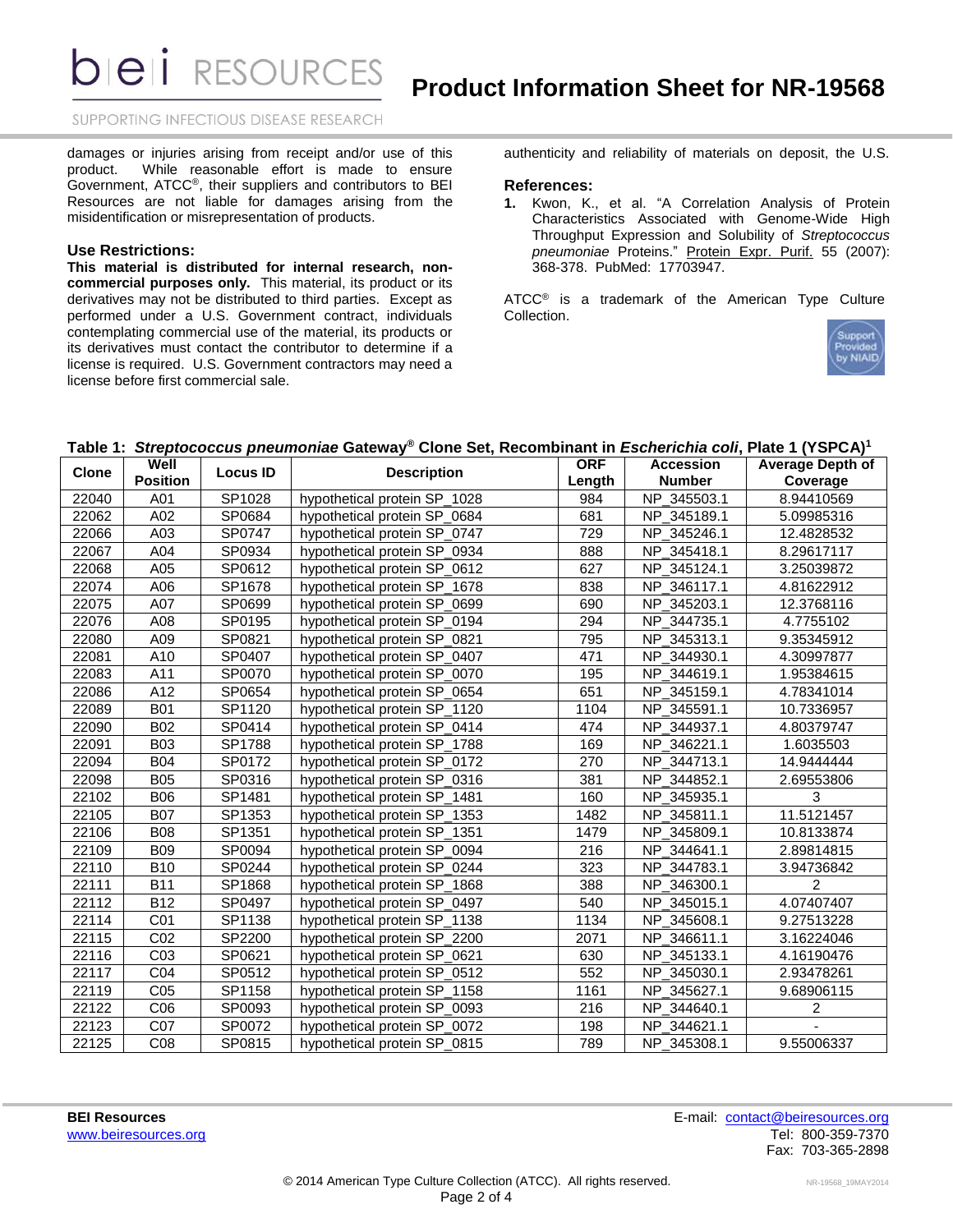**bieli** RESOURCES

## **Product Information Sheet for NR-19568**

SUPPORTING INFECTIOUS DISEASE RESEARCH

| Clone | Well<br><b>Position</b> | <b>Locus ID</b> | <b>Description</b>                     | <b>ORF</b><br>Length | <b>Accession</b><br><b>Number</b> | <b>Average Depth of</b><br>Coverage |
|-------|-------------------------|-----------------|----------------------------------------|----------------------|-----------------------------------|-------------------------------------|
| 22126 | CO <sub>9</sub>         | SP1049          | hypothetical protein SP_1049           | 1005                 | NP_345523.1                       | 10.2199005                          |
| 22127 | $\overline{C10}$        | SP0052          | hypothetical protein SP_0052           | 177                  | NP_344601.1                       | 1.94915254                          |
| 22128 | C <sub>11</sub>         | SP0594          |                                        | 615                  |                                   | 4.8796748                           |
| 22129 | C12                     | SP1791          | integrase-related protein              | 169                  | NP_346224.1                       | $\overline{c}$                      |
| 22130 | D <sub>01</sub>         | SP0693          | hypothetical protein SP_0693           | 687                  | NP_345198.1                       | 12.7103348                          |
| 22231 | D <sub>02</sub>         | SP1108          | hypothetical protein SP_1108           | 1092                 | 345579.1<br>NP.                   | 9.06868132                          |
| 22235 | D03                     | SP0472          | hypothetical protein SP_0472           | 519                  | NP_344991.1                       | 4.42003854                          |
| 22236 | D04                     | SP1562          | hypothetical protein SP_1562           | 262                  | NP_346009.1                       | $\overline{2}$                      |
| 22238 | D05                     | SP2008          | preprotein translocase subunit SecE    | 943                  | NP_346435.1                       | 1.95864263                          |
| 22239 | D06                     | SP0311          | hypothetical protein SP_0311           | 378                  | NP_344848.1                       | 3.25396825                          |
| 22242 | D07                     | SP1077          | hypothetical protein SP_1077           | 1035                 | NP_345550.1                       | 9.24541063                          |
| 22246 | D <sub>08</sub>         | SP1338          | hypothetical protein SP_1338           | 1422                 | NP_345796.1                       | 16.8691983                          |
| 22247 | D <sub>09</sub>         | SP1017          | 4-oxalocrotonate tautomerase           | 972                  | NP_345492.1                       | 8.96604938                          |
| 22248 | D <sub>10</sub>         | SP0559          | hypothetical protein SP_0559           | 588                  | NP_345075.1                       | 2                                   |
| 22249 | D11                     | SP0228          | 50S ribosomal protein L30              | 312                  | NP_344768.1                       | 4.20512821                          |
| 22250 | D12                     | SP1818          | hypothetical protein SP_1818           | 232                  | NP_346251.1                       | 2                                   |
| 22251 | E01                     | SP2134          | 50S ribosomal protein L32              | 1630                 | NP_346552.1                       | 1.17177914                          |
| 22256 | E02                     | SP0132          |                                        | 243                  |                                   | 12.9547325                          |
| 22258 | E03                     | SP1949          | hypothetical protein SP_1949           | 769                  | NP_346377.1                       | $\overline{c}$                      |
| 22260 | E04                     | SP1656          | hypothetical protein SP_1656           | 742                  | NP_346095.1                       | 5.31536388                          |
| 22261 | E05                     | SP0441          | 50S ribosomal protein L28              | 495                  | NP_344962.1                       | $\overline{2}$                      |
| 22263 | E06                     | SP1455          | hypothetical protein SP_1455           | 139                  | NP_345909.1                       |                                     |
| 22264 | E07                     | SP1401          | hypothetical protein SP_1401           | 1773                 | NP_345859.1                       | 13.9430344                          |
| 22266 | E08                     | SP0513          | hypothetical protein SP_0513           | 554                  | NP_345031.1                       | 4.34837545                          |
| 22270 | E09                     | SP0333          | transcriptional regulator              | 402                  | NP_344868.1                       | 2.87313433                          |
| 22271 | E10                     | SP0926          | hypothetical protein SP_0926           | 882                  | NP_345410.1                       | 9.50680272                          |
| 22273 | E11                     | SP1723          | hypothetical protein SP_1723           | 1060                 | NP_346160.1                       | 4.61698113                          |
| 22275 | E12                     | SP1042          | hypothetical protein SP_1042           | 999                  | NP_345517.1                       | 8.79179179                          |
| 22276 | F01                     | SP0679          | hypothetical protein SP_0679           | 675                  | NP_345184.1                       | 4.77333333                          |
| 22278 | F02                     | SP0997          | hypothetical protein SP_0997           | 954                  | NP_345474.1                       | 8.48637317                          |
| 22280 | F03                     | SP2133          | hypothetical protein SP_2133           | 1615                 | NP_346551.1                       | 3.95356037                          |
| 22281 | F04                     | SP0960          | 50S ribosomal protein L35              | 921                  | NP_345441.1                       | 7.93159609                          |
| 22282 | F05                     | SP2118          | hypothetical protein SP_2118           | 1516                 | NP_346537.1                       | 3.04023747                          |
| 22283 | F06                     | SP1006          | hypothetical protein SP_1006           | 960                  | NP_345482.1                       | 8.36875                             |
| 22284 | F07                     | SP2183          | hypothetical protein SP_2183           | 2008                 | NP_346594.1                       | 3.80677291                          |
| 22285 | F08                     | SP1805          | hypothetical protein SP_1805           | 199                  | NP 346238.1                       | $\overline{2}$                      |
| 22286 | F09                     | SP0772          | hypothetical protein SP_0772           | 756                  | NP_345270.1                       | 8.82804233                          |
| 22289 | F10                     | SP2104          | hypothetical protein SP_2104           | 1420                 | NP_346523.1                       | 1.26830986                          |
| 22290 | F11                     | SP0217          | 50S ribosomal protein L29              | 306                  | NP_344757.1                       | 3.85620915                          |
| 22292 | F <sub>12</sub>         | SP1965          | hypothetical protein SP_1965           | 802                  | NP_346392.1                       | $\overline{2}$                      |
| 22295 | G01                     | SP1787          | hypothetical protein SP_1787           | 169                  | NP_346220.1                       | $\overline{2}$                      |
| 22297 | G02                     | SP1037          | type II restriction endonuclease       | 990                  | NP_345512.1                       | 7.51111111                          |
| 22299 | G03                     | SP0147          | hypothetical protein SP_0147           | 252                  | NP_344689.1                       | 14.3293651                          |
| 22300 | G04                     | SP0025          | hypothetical protein SP_0025           | 105                  | NP_344576.1                       |                                     |
| 22301 | G05                     | SP1628          | hypothetical protein SP_1628           | 628                  | NP_346068.1                       | 4.39649682                          |
| 22303 | G06                     | SP1206          | exodeoxyribonuclease VII small subunit | 1218                 | NP_345673.1                       | 7.5681445                           |
| 22308 | G07                     | SP0232          | translation initiation factor IF-1     | 315                  | NP_344772.1                       | 3.33333333                          |
| 22309 | G08                     | SP1300          | hypothetical protein SP_1300           | 1341                 | NP_345764.1                       | 12.7129008                          |
| 22310 | G09                     | SP0487          | hypothetical protein SP_0487           | 534                  | NP_345005.1                       | 4.36516854                          |
| 22314 | G10                     | SP1789          | hypothetical protein SP_1789           |                      |                                   | $\overline{2}$                      |
|       | G11                     | SP0924          |                                        | 169<br>876           | NP_346222.1                       |                                     |
| 22315 |                         |                 | hypothetical protein SP_0924           |                      | NP_345408.1                       | 8.34246575                          |

**BEI Resources**<br>
With the intervals of the contact of the contact of the contact of the contact of the contact of the contact of the contact of the contact of the contact of the contact of the contact of the contact of the Fax: 703-365-2898